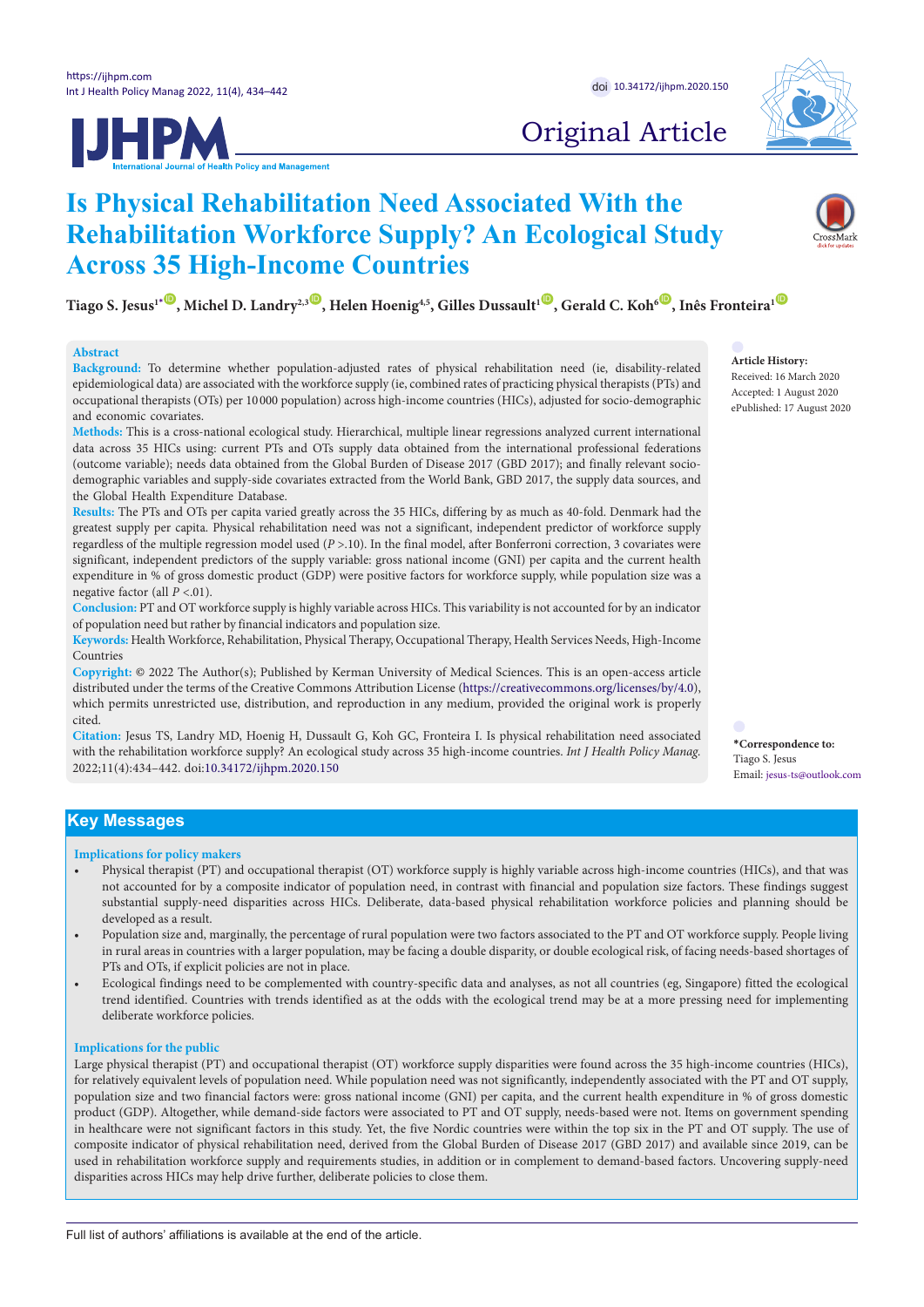# **Background**

The determination of the health and rehabilitation workforce supply (here the number of health workers a country has in practicing roles) should account for the population need (here defined as relevant epidemiological data) for these services.<sup>1-5</sup> This study aims to test whether current physical rehabilitation need is independently associated with current rehabilitation workforce supply in high-income countries (HICs).

Deliberate needs-based workforce policies, including planning and research, are needed to ensure the equitable accessibility of health workers to the population.<sup>1,2,5-10</sup> Global population ageing and higher rates of chronic conditions, disabilities and physical rehabilitation needs are growing in tandem.11-13 Since 1990, there has been a significant growth of physical rehabilitation needs per capita worldwide, including a 16% growth in HICs ( $P < .01$ ).<sup>14</sup> However, the rehabilitation workforce remains an understudied and often neglected health workforce.3,15 Furthermore, imbalances in the rehabilitation workforce supply are present among countries, even in HICs, with large variations observed.<sup>3,15-17</sup> For example, in 2014, Singapore had a number of physical therapists (PTs) per capita 4.3 times lower than Portugal's, even though the gross domestic product (GDP) was over than 3 times higher.<sup>16</sup>

The 'right' size of the health and rehabilitation workforce must not be determined solely by ratios of providers per population, but must account for other variables, including population needs.3,5,18-20 It is poorly known whether the physical rehabilitation 'needs' of the population are a key determinant of its supply. Gupta et al<sup>15</sup> used descriptive statistics and simple regression models to compare supply of and need for the rehabilitation workforce. However, this seminal research is based on data from low-income countries to HICs up to 2008. Their study did not adjust the findings for relevant socio-economic and health expenditures data, and it used years of life lost to assess rehabilitation needs – a metric of the Global Burden of Disease (GBD) study that emphasizes premature mortality outcomes. More recent, disability-focused and reliable data for determining rehabilitation needs and supply are currently available, 3,14 and can be used alongside other relevant health and socioeconomic indicators to understand the determinants of the rehabilitation workforce supply.

This study focusses on HICs, where rehabilitation workforce data are more available and more robust and reliable, hence with greater comparability across nations.<sup>3</sup> In HICs, the developments of rehabilitation services and workforce are not in its infancy, thereby an alignment among the rehabilitation workforce supply and need is much more likely and expected – and can be tested against that hypothesis. This contrasts with the many low- and middle-income countries (LMICs), where rehabilitation needs are known to be largely unmet<sup>3,11,15</sup>; for instance, the World Health Organization (WHO) estimated that qualified rehabilitation professionals are about one-tenth of those required in many LMICs.<sup>11</sup> Nonetheless, whether unmet rehabilitation needs or needs-based inequalities in workforce supply exist among HICs is still unclear.

Hence, with a focus on HICs, this paper aims to test the hypothesis that physical rehabilitation need, based on

disability-focused data. ie, years lived with disability (YLDs) from the GBD 2017 is independently associated with physical rehabilitation workforce supply (ie, the combined number of practicing PTs and occupational therapists (OTs) 10 000 population), ie, after adjusting for socio-economic and demographic variables.

## **Methods**

This is a cross-national, ecological study, using global health, workforce, and socio-demographic data available in the public domain.

## Measures, Sources and Data Extraction

The *dependent* (ie, outcome) variable is the physical rehabilitation workforce supply, which here is the populationadjusted combined number of practicing PTs and OTs, provided by the international professional federations.21,22 To compute this variable, we summed up the number of practicing PTs and OTs per 10 000 population for each HIC, according to the World Bank's Classification of 2019. Data on the numbers of practicing PTs and OTs were retrieved from databases of the World Confederation for Physical Therapy (now known as World Physiotherapy), and the World Federation of Occupational Therapists.<sup>21,22</sup> Both federations have active human resources projects mapping these professionals across countries, using best-available data, collected by the national professional associations, under a standard international procedure.<sup>21,22</sup> Hence, we had reliable, internationally comparable supply data for these two rehabilitation professions whose scope of practice partly overlap.<sup>16</sup> We consulted the WHO's Global Health Workforce Statistics database ([https://](https://www.who.int/hrh/statistics/hwfstats7en/) [www.who.int/hrh/statistics/hwfstats7en/](https://www.who.int/hrh/statistics/hwfstats7en/)) and observed that the existing data for rehabilitation professions were less up to date, from variable sources and timings, and less comparable across countries. The supply data, extracted in July 2019, is current to November 2, 2017 for practicing  $\text{OTs}$ ,<sup>22</sup> and to June 30, 2018 for practicing PTs.21 We used the country population estimates from the GBD 2017 as the denominator for the ratio.23

The main *independent* variable is the total amount, as of 2017, of physical rehabilitation 'needs,' adjusted for population size. To compute this variable, YLD rates per 10 000 population were extracted from the GBD 2017 for each rehabilitationsensitive health condition, and then summed up to provide a composite indicator of physical rehabilitation need per country.14,24 YLDs is the aggregate measure of the GBD study that focusses exclusively on non-fatal health losses; it is computed using the prevalence of health conditions, the time people typically live with sequalae from those conditions, and a disability weight for the severity level.<sup>24</sup> All these factors are relevant for determining physical rehabilitation needs, especially when combined into one measure. For instance, spinal cord injuries are not as prevalent as ankle sprains, but more often leave long-term sequalae, can be severe, require intensive physical rehabilitation, and for longer periods of time. In this example, relative to prevalence, YLDs are less prone to overestimate the need for physical rehabilitation from ankle sprains as well as less prone to underestimate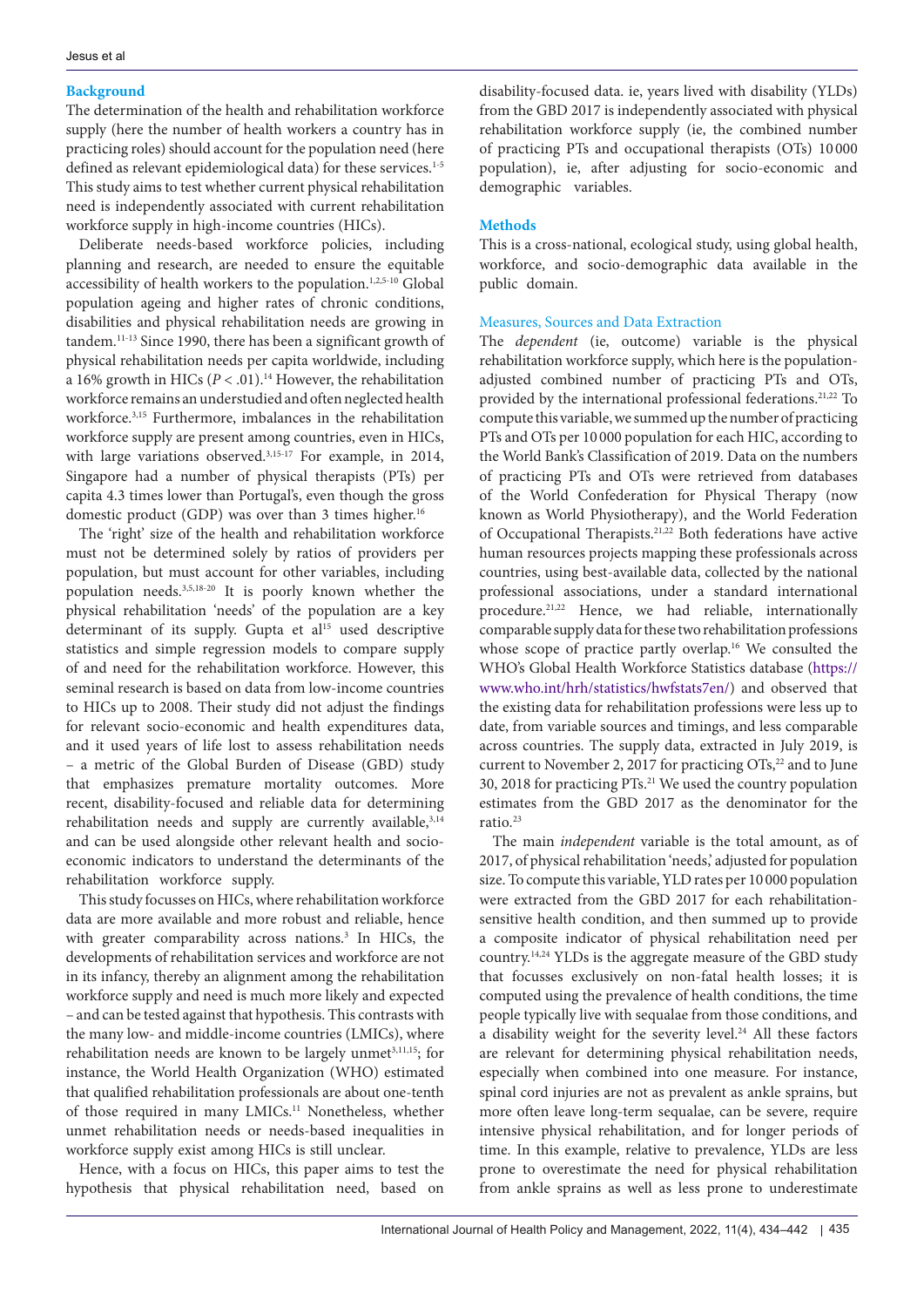physical rehabilitation needs arising from spinal cord injuries. Overall, YLDs is a more balanced measure of rehabilitation need across health conditions when compared to prevalence.

To determine which YLDs in the rate metric were relevant to physical rehabilitation, we used the set of conditions which were determined as responsive to physical rehabilitation interventions.14 [Box 1](#page-2-0) details that full set of conditions used to build the composite indicator of physical rehabilitation need from the GBD 2017. We then summed the 2017 YLD Rates for all conditions listed into [Box 1](#page-2-0), for each HIC.

[Table 1](#page-3-0) in turn details all *covariates* for which we collected data on countries' socio-economic and demographic variables that could affect, theoretically, the 'demand' for rehabilitation services above and beyond need.

This metric is computed using data on fertility, education and lag distributed outcome per capita, and strongly correlated with health outcomes. Note: The supply-side covariates are extracted from the same sources of the supply data – the outcome variable.21, 22

## <span id="page-2-0"></span>**Box 1.** Health Conditions (From the GBD Study 2017) Whose Summed YLD Rates Provide a Composite Indicator of Physical Rehabilitation Need, According to Jesus et al<sup>14</sup>

## **Causes**

Communicable, Maternal, Neonatal or Nutritional:

- HIV/AIDs
- Leprosy; Zika
- Meningitis, Encephalitis; Tetanus
- Neonatal disorders
- Non-communicable
- Neoplasms
- Cardiovascular diseases (includes stroke)
- Chronic respiratory diseases
- Neurological disorders, except epilepsy and migraine (tension-type headaches included)
- Autism spectrum disorder
- Musculoskeletal conditions (includes low back pain and neck pain)
- Congenital birth defects, except urogenital and digestive

## **Injuries (nature of the)**

- Amputations
- Burns
- Fractures, except skull
- Head injuries
- Spinal injuries
- Minor injuries: muscle and tendon injuries; including sprains and strains lesser dislocations; Open wound(s)
- Dislocation of hip; Dislocation of knee; and Dislocation of shoulder
- Asphyxiation
- Crush injury; Nerve injury; Severe chest injury
- Multiple fractures; dislocations; crashes; wounds; pains; and strains

## **Impairments (from the non-selected "causes" combined)**

- Heart failure
- Guillain-Barré syndrome

Abbreviations: GBD, Global Burden of Disease; YLD, year lived with disability.

## Countries

We collected the last available data for a total of 37 HICs with supply data for PTs and OTs. Portugal and Estonia only had PT supply data up to 2015, and Switzerland up to 2017; all others had data up to 2018. We ran pilot analyses with and without Portugal and Estonia, and then with or without these and Switzerland as well. As the statistical significance of the main results (ie, independent, predictive value of the need indicator on workforce supply) was no different, we excluded the data from Portugal and Estonia but kept that of Switzerland – as the date was similar to other included countries (ie, 2017 and 2018, respectively). Hence, we included current supply data for 35 countries, including Switzerland, into our final analysis. [Figure 1](#page-4-0) (in the results section) depicts the 35 HICs, while the [Supplementary file 1](#page-7-0) provides the raw data for each.

## Statistical Analysis

We conducted a simple linear regression for the unadjusted effect of the main independent variable (need indicator) on the outcome variable (PTs and OTs rates). Then, we built a multiple linear regression with all covariates included. Categorical covariates, whose qualitative value were *yes* or *no*, were transformed into 'dummy' variables of values *1* and *0,*  respectively.

Subsequently, to build a model containing only the covariates that were found relevant for the data, we started by eliminating all the covariates that had no significant relationship with the outcome variable (*P* values >.05) or that had *tolerance* values <0.2. As a result, we retained only 3 covariates (population size, percentage of rural population; and PT assistants part of the workforce, yes or no). Then, we progressively reintroduced into the shortened model, one by one, all the eliminated covariates (starting with those who had lowest *P* values in full model). If reintroducing one variable significantly improved the model fit  $(r^2)$  change yielding *P* values <.05), that covariate was retained. The process was repeated for all the covariates until we could no longer significantly improve the fit of model in progress. This whole process yielded 2 additional covariates (nominal gross national income [GNI], and current health expenditure as % of GDP) for the final model. Compared with the initial model, there were no significant differences in explained variance (*P*  value of the  $r^2$  change = .50). Hence, we only present the final model in the main results. The initial model is available on demand.

For final model, homoscedasticity and normality assumptions were positively assessed respectively by plots of standardized residuals versus predicted values and a *Q-Q* plot. The Durbin Watson test did not support the presence of autocorrelation (*P*=.96). No item had low *tolerance* (all statistics above 0.5), and overall the model had a relatively good fit (r<sup>2</sup>=0.74; *P*<.01). Statistical significance was considered at *P* values <.05 for the main independent variable. Yet, for the 5 other covariates, 2 levels of statistical significance were applied: one with *P* values <.05 and another with  $P$  values of  $\lt$ .01; the latter accounts for a Bonferroni correction  $(0.05/5=0.01)$ . The full statistical analysis was run using JASP 0.10.20 software.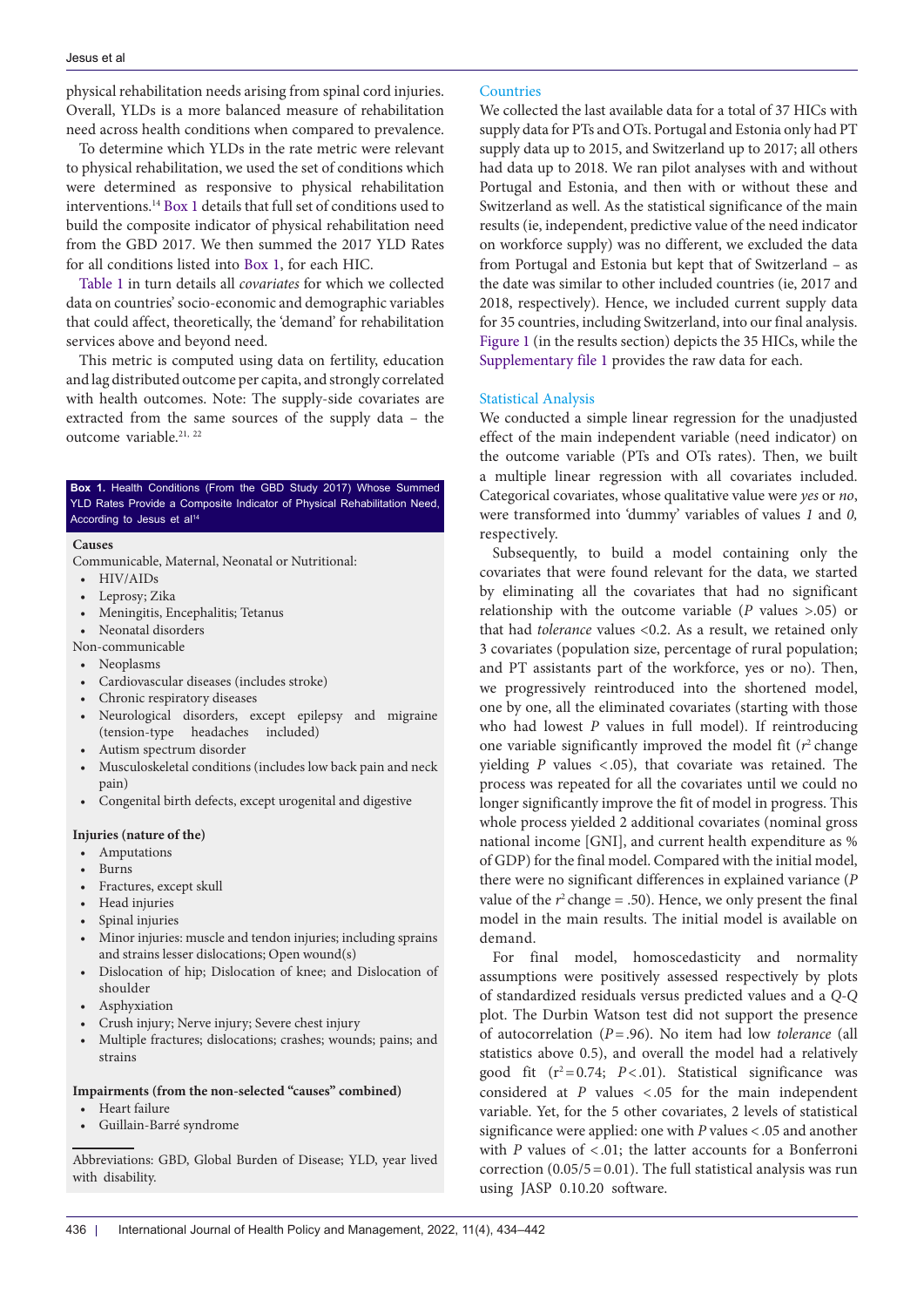#### <span id="page-3-0"></span>**Table 1.** Covariates, by Type, for Which Data Was Collected and Used Into the Analysis

#### **Socio-Economic**

- Country's income Macro indicator:
- *Nominal GNI per capita 2017*, determined by the World Bank.<sup>a</sup>
- Development status Composite indicator:
- • *Socio-demographic index (value),* from the GBD 2017 study.b
- Country's spending on health, as % of the GDP:

• *Current health expenditure as % of the GDP (2016)*, from the Global Health Expenditure Database.

Government spending on health, using three metrics from the Global Health Expenditure Database:

- Domestic general government health expenditure as % general government expenditure (2016).
- Domestic general government health expenditure as % current health expenditure (2016).
- **Domestic general government health expenditure as % GDP (2016).**

Government spending in the whole country's economy:

General government expenditure as % of GDP, extracted from the Global Health Expenditure Database.

*Rationale*: Income level, health spending, and the percentage of the health expenditures from national governments can affect the demand for health and rehabilitation workers.<sup>8,19,25,26</sup> National governments accountable for a higher share of health costs more directly influence demand for rehabilitation workers, for greater or lower. For example, through adding to or restraining recruitment in public-run facilities or through a more or less expanded public reimbursement, or subsidized coverage, for rehabilitation services even in private facilities.<sup>16</sup>

### **Demographic**

Population amount:

• *Population size (2017)*, extracted from GBD 2017 – population estimates.

Rural population

Percentage of Rural Population (2017), using World Bank's data.

*Rationale*: The countries' population and the percentage of the population living in rural areas can interfere with workforce numbers, per-capita.3,6,27

#### **Supply-Side Covariates (Categorial)**

- Authoritative source of PT supply data, yes or no:
	- ♦ Whether the PT supply data were based on an authoritative source or no (estimate). Of note, there is no such data available for OTs.
- PT assistants part of the workforce, yes or no:
	- ♦ Whether PT support personnel officially (ie, legally) exist in the countries.
- OT assistants part of the workforce, yes or no:
	- ♦ Whether OT support personnel officially (ie, legally) exist in the countries.

*Rationale*: Supply-side covariates, categorial in nature, on whether authoritative or estimated sources were used for supply determination in each country (as a means to testing whether results are affected by the data source of the outcome variable), and whether assistant therapists, apart from PTs and OTs, existed officially in the country, as the existence of assistant professionals can also affect demand.<sup>16,28</sup>

Abbreviations: GNI, gross national income; GBD, Global Burden of Disease; GDP, gross domestic product; PT, physical therapist; OT, occupational therapist. <sup>a</sup>The GNI measures all income of a country's residents and businesses, regardless of where it is produced. This means that GNI is given by the GDP plus wages, salaries, property income, and subsidies of the country's residents earned abroad.

b  This metric is computed using data on fertility, education and lag distributed outcome per capita, and strongly correlated with health outcomes.

Note: The supply-side covariates are extracted from the same sources of the supply data – the outcome variable.<sup>21,22</sup>

## **Results**

The supply of PTs and OTs per 10 000 population (mean=15.7) varied widely across 35 high-incomes countries  $(SD=10)$ , ranging from 0.9 to 38.7, respectively for Trinidad and Tobago and Denmark ([Table 2](#page-4-1) and [Figure 1\)](#page-4-0).

With respect to need for physical rehabilitation, the YLD Rates (mean =  $6442$ ; SD = 1159) ranged from 3345 in Panama to 8411 in Slovenia ([Table 2](#page-4-1) and [Figure 1\)](#page-4-0).

[Figure 1](#page-4-0) additionally shows that the growth in the supply does not reflect solely the growth in the need. For example, the 32 countries on the right-hand side all have 'needs' ranging between the 5.0 and 8.4 thousand YLDs (1.7 times the difference), but a supply ranging from 5.4 to 38.8 per

10 000 population (7.2 times the difference). [Figure 2](#page-5-0) provides a scatter plot and simple regression of the unadjusted relationship between need and supply indicators. Although significant at a 95% confidence level (*P*=.03), the relationship did not have a good fit in the linear regression ( $r^2$  = 0.13), and only slightly fitted better in a logarithmic type of regression  $(r^2=0.31)$ .

Adjusting for the relevant covariates, the physical rehabilitation need was not a significant, independent predictor of the workforce supply  $(P = .11)$  [\(Table 3](#page-5-1)), which also happened in the initial model with all the covariates (*P* value  $= .25$ ).

The existence of PT assistants was a significant negative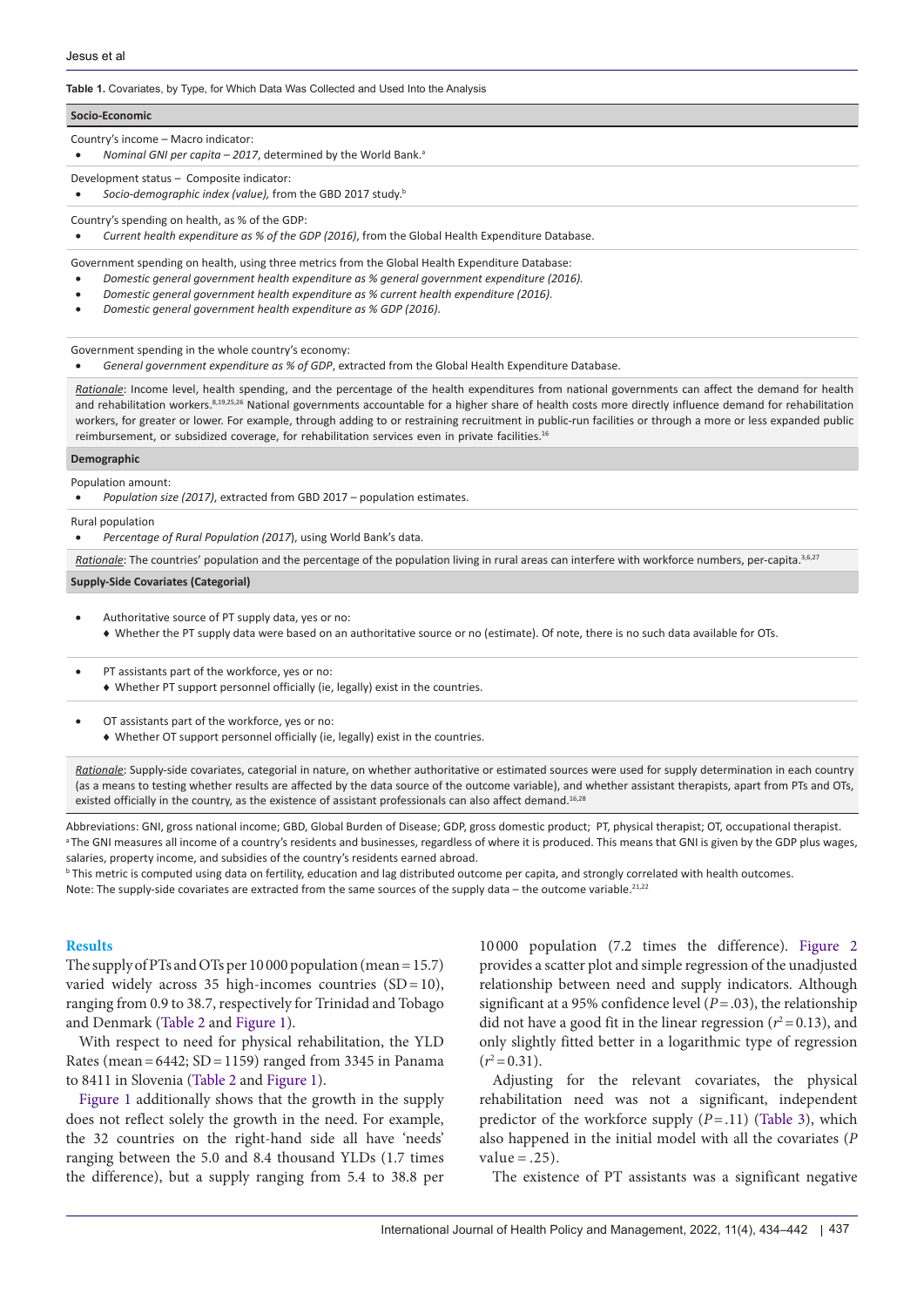<span id="page-4-0"></span>

Figure 1. Physical Rehabilitation Need and Supply Indicators for Each of the 35 High-Income Countries Included. Abbreviations: PTs, physical therapists; OTs, occupational therapists; YLD, year lived with disability.

factor for the supply, at a 95% confidence level only  $(P=.03)$ , while the percentage of rural population was marginally negatively related (*P*=.053) [\(Table 3\)](#page-5-1). GNI per capita and current health expenditure in % of GDP were found to be positively related with the workforce supply, while population size was negatively related (all *P <*.01).

# **Discussion**

The data did not support the hypothesis that physical rehabilitation need was independently associated to the workforce supply in HICs. However, after Bonferroni correction, other factors were associated to supply. Indeed, PT and OT supply was positively predicted by a lower population size, higher GNI per capita, or higher healthcare expenditure as percentage of GDP. Even though 'needs-based' workforce policies and planning have been increasingly advocated,2,5-7,9,10,29,30 our findings suggest that demographic and economic indicators are more significant determinants of PT and OT workforce supply in HICs than a composite indicator of physical rehabilitation need.

Various factors may explain these findings. For instance, health workforce policies, planning, monitoring, and research activities were found rarely documented in the physical rehabilitation field.<sup>3</sup> The few studies that map the rehabilitation workforce distribution within a country<sup>31</sup> or forecast national workforce shortages/surplus,<sup>25,26</sup> against supply requirements, have relied on 'demand-based' (eg, unfilled vacancies, insurance coverage, service utilization) rather than 'needs-based' indicators.<sup>31-33</sup> Arguably, demandside factors reflect pressing labor-market and economic forces,<sup>25,26,31</sup> some of which this study have found relevant. Another explanation is that the composite indicator of physical rehabilitation need, derived from the GBD 2017, only became available in 2019.14 Previously, other indicators of need used in rehabilitation workforce studies have been based merely on demographic trends<sup>30</sup> or on data from community health surveys.<sup>34</sup> Finally, local and global stakeholders' awareness has emerged only recently for the need to monitor, plan and develop rehabilitation resources, in tandem with the growing awareness of population ageing and the increasing rates of

|                           |                                                      | Mean  | <b>SD</b> | Min.      | Max.   |
|---------------------------|------------------------------------------------------|-------|-----------|-----------|--------|
| Outcome variable          | Supply indicator (PTs and OTs per 10 000 population) | 15.7  | 10        | 0.9       | 38.7   |
| Main independent variable | Need indicator (YLD rates)                           | 6442  | 1159      | 3345      | 8411   |
| Covariates                | GNI per capita                                       | 37906 | 18 908    | 13030     | 81 130 |
|                           | Population size (in millions)                        | 31.7  | 58.8      | 3.4       | 325    |
|                           | Percentage of rural population                       | 19.1% | 11.6%     | 0%        | 49.8%  |
|                           | Current health expenditure as % of GDP               | 9.0%  | 2.3%      | 4.5%      | 17.1%  |
|                           | Categorial covariate                                 | Yes   |           | <b>No</b> |        |
|                           | Physical therapy assistants, yes or no               | 40%   |           | 60%       |        |
|                           |                                                      |       |           |           |        |

<span id="page-4-1"></span>**Table 2.** Descriptive Statistics for the Variables Included Into the Final Model

Abbreviations: GNI, gross national income; GDP, gross domestic product; PTs, physical therapists; OTs, occupational therapists; YLD, year lived with disability; SD, standard deviation.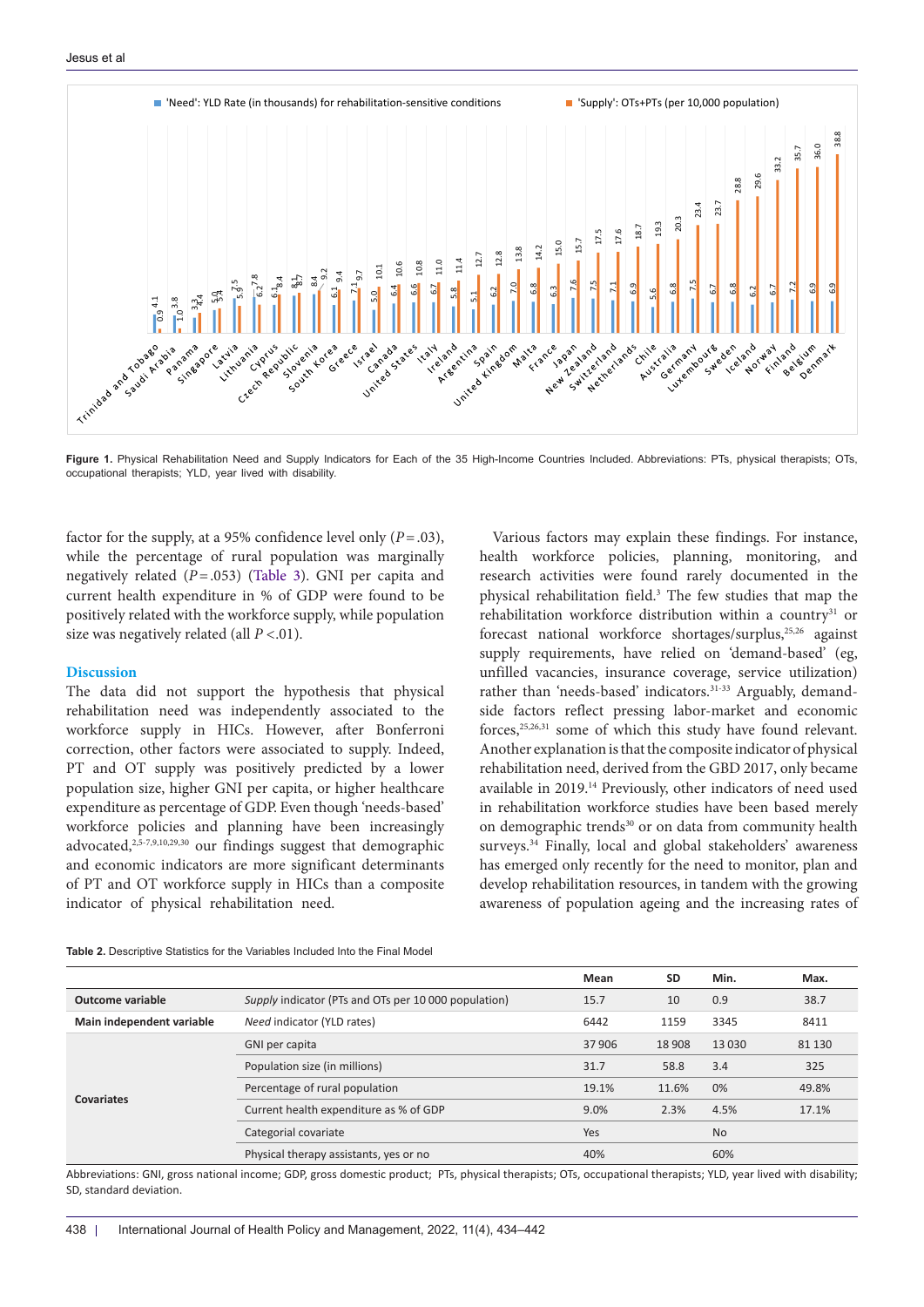<span id="page-5-0"></span>

**Figure 2**. The Unadjusted Relationship Between PTs ans OTs Supply Per 10 000 People (*Y* Axis) and the Indicator of Physical Rehabilitation Need, ie, YLD Rates (in Thousands) for Rehabilitation-Sensitive Conditions (*X* Axis), for the 35 HICs Analyzed. Linear (black) and logarithmic (blue) regression models are shown for the data. Abbreviations: PTs, physical therapists; OTs, occupational therapists; YLD, year lived with disability; HICs, high-income countries.

chronic conditions, disabilities, and corresponding physical rehabilitation needs.3,14,20,35-38

Within the 35 HICs, great disparities were found for the OTs and PTs supply per capita, eg, up to 40 times the difference. Our inferential analysis showed that such a disparity was not explained by varying need levels; the latter had a more sensible variation, eg, up to 2.5 times the difference. We also found that the five Nordic countries are among the top six countries with the greatest OTs and PTs supply. Given that the level of government spending on healthcare proved not to be a significant covariate in this study, we speculate that the Nordic egalitarian culture, ethos and social policies, especially toward fulfilling the needs of the disadvantaged (eg, the elderly, people with disabilities), may have had an important role.<sup>39,40</sup> For instance, the social, school-based (eg, for children with special needs), and broad welfare services in Nordic countries may create a high demand for therapists, beyond what the health sector (and public spending specifically in healthcare) could account for in the model.<sup>41,42</sup> Whatever the reasons, the supply data convey that different countries/societies have substantially different numbers of population-adjusted PTs and OTs, for relatively equivalent levels of population need. This suggests substantial supply-need disparities across HICs.

Although not directly analyzed, within-country disparities may have been latent factors. We found that having a larger

population negatively influenced the supply of PTs and OTs per capita, while having a higher percentage of rural population was marginally related  $(P=.053)$ . Together, these findings suggest that less densely populated areas, of countries with a vast population, may have a higher risk of not having enough PTs and OTs available. Such ecological trend is aligned with the Human Resource for Health literature in general,  $27,43,44$ and that of the physical rehabilitation field in particular.<sup>34,45,46</sup> For example, a study in the Province of Saskatchewan in Canada, using both need and PT supply indicators, found that the population that lived in rural areas were especially undersupplied compared to urban areas.<sup>34</sup> Altogether, people living in rural areas in countries with a larger population, may be facing a double disparity, or double ecological risk, of facing needs-based shortages of PTs and OTs.

Apart from the aggregated ecological trend across HICs, attention needs to be paid to individual countries and contexts. For instance, Singapore is representative of the "ecological fallacy" in our study, ie, inference based on aggregate data for the whole group does not necessarily apply to individual entities within the group.<sup>47-49</sup> Indeed, Singapore has one of the highest (ie, seventh) GNIs per capita of the group, a population size about six times smaller than the average of the 35 HICs, and no rural population. Each of these the indicators, in the ecological trend, were associated to a higher PT and OT supply.

<span id="page-5-1"></span>

|                                        | Unstandardized     |          | P                   | 95% CI       |             |                  |
|----------------------------------------|--------------------|----------|---------------------|--------------|-------------|------------------|
|                                        | <b>Coefficient</b> |          |                     | Lower        | Upper       | <b>Tolerance</b> |
| Need indicator (YLD rates)             | 0.001              | 1.638    | .113                | $-3.679e -4$ | 0.003       | 0.851            |
| GNI per capita                         | $2.137e - 4$       | 3.540    | .001 <sup>a</sup>   | $9.005e - 5$ | 3.374e-4    | 0.743            |
| Population size                        | $-9.844e - 8$      | $-4.381$ | < 0.01 <sup>a</sup> | $-1.445e -7$ | $-5.241e-8$ | 0.526            |
| Percentage of rural population         | $-0.192$           | $-2.017$ | .053                | $-0.387$     | 0.003       | 0.757            |
| Current health expenditure as % of GDP | 2.466              | 3.933    | < 0.01 <sup>a</sup> | 1.182        | 3.750       | 0.453            |
| Physical therapy assistants, yes or no | $-4.507$           | $-2.281$ | .030 <sup>b</sup>   | $-8.555$     | $-0.459$    | 0.952            |

Abbreviations: PTs, physical therapists; OTs, occupational therapists; GNI, gross national income; GDP, gross domestic product; YLD, year lived with disability. <sup>a</sup> Statistically significant at a 99% confidence level (includes Bonferroni correction).

b  Statistically significant at a 95% confidence level (ie, without Bonferroni correction).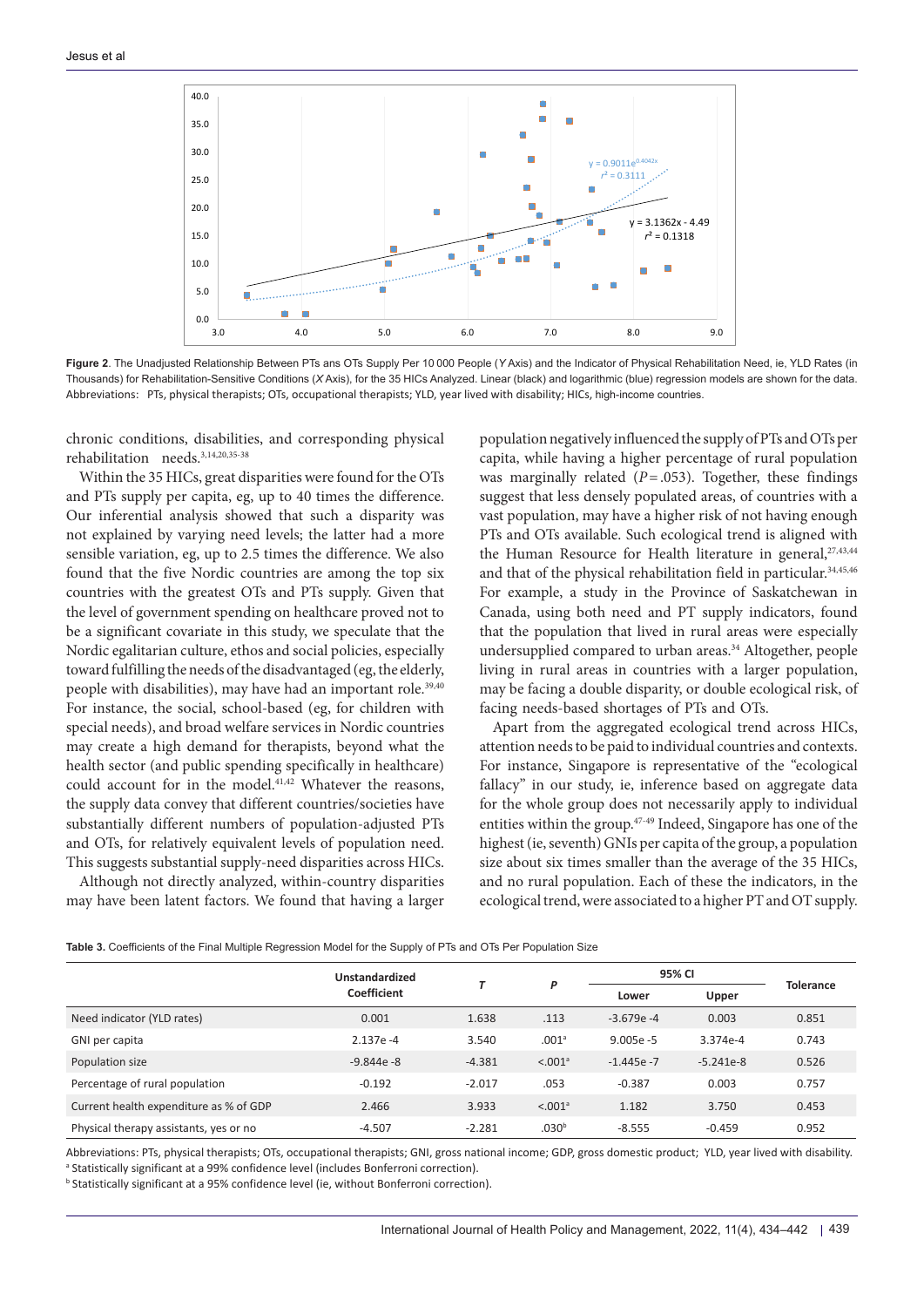But Singapore is amongst the least supplied, ie, fourth to last. This can be explained by the fact that Singapore only recently started PT and OT degree programs in a local university in 2016 and an accelerated professional conversion program in PT for mid-career locals in 2019.<sup>16,50,51</sup> This finding hints to the need for complementing broad and large-scale ecological analysis with country-specific or nuanced, contextualized, and qualitative analyses of workforce data across fewer geographies<sup>16</sup>; it also highlights that countries with trends identified as at the odds with the ecological trend may be at a more pressing need for implementing deliberate workforce policies, which for example Singapore is recently doing so, ie, devising and implementing policy-driven expansion plans for the PTs and OTs workforce.<sup>52</sup>

Finally, the official existence of PT assistants was negatively associated with the PT and OT supply at a 95% confidence level, although not after Bonferroni correction. This negative association is not surprising as the presence of assistant professions contributes to meet population needs in addition to, and often in complement of, the main professions; hence it may interfere with the demand for the latter.<sup>28</sup> That can be an issue in the physical rehabilitation field, in which the practices and competencies of each type of rehabilitation professional can vary widely across countries, even HICs; and, for example, PT assistants in some countries perform roles that PTs typically perform in others where assistants do not exist officially.16,20 Although actual rehabilitation practices and competencies would be optimal in such a context, a practices- and competency-based workforce classification has not been established yet,<sup>20</sup> and this makes that cross-location comparative workforce studies still needing to be based on professional labels.

# Study Limitations

This paper has several limitations:

We had comparable, complete data only for 35 HICs; this reduced the statistical power and may have accounted for the inability to detect other relevant associations. Moreover, broad ecological trends may not apply to all individual HICs, as shown by the Singapore case. The trends should be understood only for the context of the HICs assessed, and not for the context of other countries, such as many LMICs – where large unmet rehabilitation needs exist and the development of the rehabilitation workforce is in its infancy.

The indicator of the physical rehabilitation workforce supply only included data on PTs and OTs, while other professions (speech and language pathologists, rehabilitation-specialist physicians or nurses, orthotic and prosthetic professionals, etc) would be relevant as well.3,10 The results should not be inferred to represent physical rehabilitation more generally. In our data, proportions of PTs and OTs varied greatly from a 55%-45% PT-OT distribution (Israel) to 98%-2% (Italy), as the roles of these professions often partially overlap.16 In this study, we did not collect or analyze data on which roles do PT and OT professionals have in each country to understand these differences. Nonetheless, the fact the we have combined the supply of both professions into a composite supply indicator can fade the impact of these different distributions

into the study's results.

In addition to data from other rehabilitation professions, we did not include data on generalist health professions, such as medical doctors or nurses, which could be used for comparative purposes. Yet, we suggest that this study on the historically neglected rehabilitation workforce can model others to examine whether need indicators are independent predictors of supply for other specific health workforces, or the health workforce overall. Also, unlike for PTs, we did not have an indicator on whether the OT supply per country was based on authoritative data or on an estimate. Moreover, the data for the PT and OT workforce supply was restricted to that reported from national associations of the respective professions to the international federations or confederations regarding the number of practicing professionals, while other mechanisms (eg, labor market surveys) and broader supply data (eg, the whole stock of professionals available, even unemployed) could, if available, also be informative as well as add robustness to the findings. Also, we did not had data pointing for the percentage of PTs or OTs working in the public or private sector. It is noteworthy, though, that items on the level of domestic government spending in healthcare did not prove to be significant factors in this study.

The composite indicator of need was based on current data extracted from the GBD 2017, the largest global epidemiological study to date; however, that data was based on diseases and their sequalae, while physical rehabilitation addresses functional limitations which account for environmental factors as well. Similarly, the set of conditions used for computing the need indicator was based, for example, in the findings of existing systematic reviews on the effectiveness of the physical rehabilitation interventions<sup>14</sup>; however, that set of conditions cannot be considered a fixed standard and can evolve with scientific advances.

# **Conclusion**

PT and OT workforce supply is highly variable across HICs. This variability is not accounted for by a composite indicator of population need but rather by financial factors and population size. These broad ecological findings, along with country-specific data, should inform the development of deliberate physical rehabilitation workforce policies and planning, whether needs-based or not.

#### **Ethical issues**

All data used are in the public domain.

#### **Competing interests**

Authors declare that they have no competing interests.

## **Authors' contributions**

TJ: Conception and design; acquisition of data; analysis and interpretation of data; drafting the manuscript; critical revision of the manuscript for important intellectual content; statistical analysis. ML: Conception and design; analysis and interpretation of data; critical revision of the manuscript for important intellectual content. HH: Conception and design; analysis and interpretation of data; critical revision of the manuscript for important intellectual content. GD: Analysis and interpretation of data; critical revision of the manuscript for important intellectual content. GK: Analysis and interpretation of data; critical revision of the manuscript for important intellectual content. IF: Conception and design; analysis and interpretation of data; critical revision of the manuscript for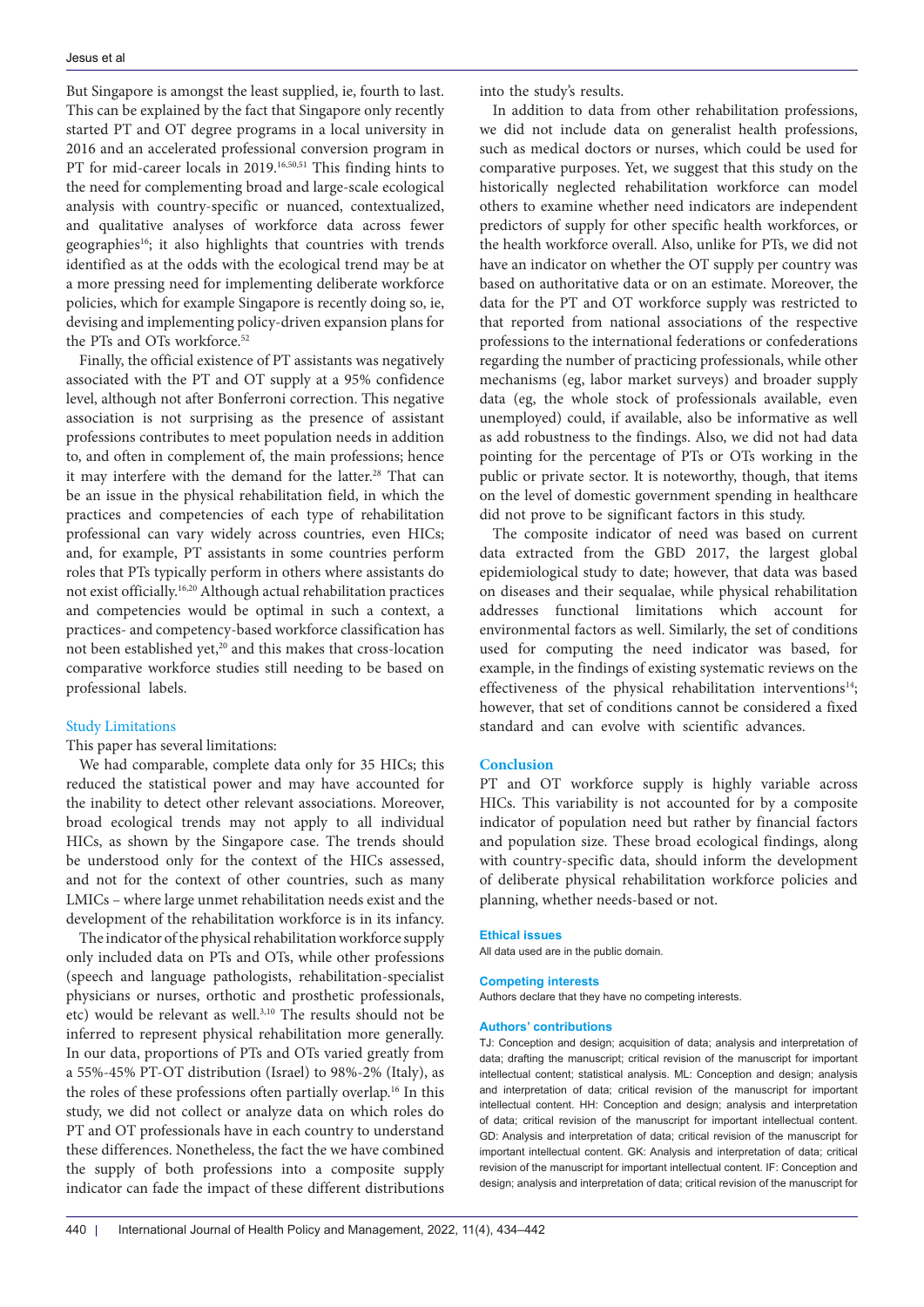important intellectual content; statistical analysis.

#### **Authors' affiliations**

1 Global Health and Tropical Medicine & WHO Collaborating Center on Health Workforce Policy and Planning, Institute of Hygiene and Tropical Medicine - NOVA University of Lisbon, Lisbon, Portugal. <sup>2</sup>School of Medicine, Duke University, Durham, NC, USA. <sup>3</sup>Duke Global Health Institute, Duke University, Durham, NC, USA. 4 Physical Medicine and Rehabilitation Service, Durham Veterans Administration Medical Center, Durham, NC, USA. 5 Division of Geriatrics, Department of Medicine, Duke University Medical Center, Durham, NC, USA. <sup>6</sup>Saw Swee Hock School of Public Health, National University of Singapore, Singapore, Singapore.

#### **Supplementary files**

<span id="page-7-0"></span>[Supplementary file 1](https://www.ijhpm.com/jufile?ar_sfile=42658). Raw Data (Extracted) Per Country.

#### **References**

- 1. Kuhlmann E, Batenburg R, Dussault G. A people-centred health workforce in Europe: how to make it happen? *Health Policy*. 2018; 122(10):1053-1054. doi:[10.1016/j.healthpol.2018.09.006](https://doi.org/10.1016/j.healthpol.2018.09.006)
- 2. Campbell J, Buchan J, Cometto G, et al. Human resources for health and universal health coverage: fostering equity and effective coverage. *Bull World Health Organ*. 2013;91(11):853-863. doi:[10.2471/blt.13.118729](https://doi.org/10.2471/blt.13.118729)
- 3. Jesus TS, Landry MD, Dussault G, Fronteira I. Human resources for health (and rehabilitation): Six Rehab-Workforce Challenges for the century. *Hum Resour Health*. 2017;15(1):8. doi[:10.1186/s12960-017-](https://doi.org/10.1186/s12960-017-0182-7) [0182-7](https://doi.org/10.1186/s12960-017-0182-7)
- 4. Cometto G, Buchan J, Dussault G. Developing the health workforce for universal health coverage. *Bull World Health Organ*. 2020;98(2):109- 116. doi[:10.2471/blt.19.234138](https://doi.org/10.2471/blt.19.234138)
- 5. Tomblin Murphy G, Birch S, MacKenzie A, Rigby J. Simulating future supply of and requirements for human resources for health in high-income OECD countries. *Hum Resour Health*. 2016;14(1):77. doi[:10.1186/s12960-016-0168-x](https://doi.org/10.1186/s12960-016-0168-x)
- 6. World Health Organization (WHO). *Global Strategy on Human Resources for Health: Workforce 2030*. Geneva, Switzerland; WHO; 2016.
- 7. Kuhlmann E, Batenburg R, Wismar M, et al. A call for action to establish a research agenda for building a future health workforce in Europe. *Health Res Policy Syst*. 2018;16(1):52. doi[:10.1186/s12961-](https://doi.org/10.1186/s12961-018-0333-x) [018-0333-x](https://doi.org/10.1186/s12961-018-0333-x)
- 8. Scheffler RM, Campbell J, Cometto G, et al. Forecasting imbalances in the global health labor market and devising policy responses. *Hum Resour Health*. 2018;16(1):5. doi:[10.1186/s12960-017-0264-6](https://doi.org/10.1186/s12960-017-0264-6)
- 9. Ono T, Lafortune G, Schoenstein M. Health Workforce Planning in OECD Countries: A Review of 26 Projection Models from 18 Countries. OECD Health Working Papers, No. 62. Paris: OECD; 2013. doi:[10.1787/5k44t787zcwb-en](https://doi.org/10.1787/5k44t787zcwb-en)
- 10. MacKenzie A, Tomblin Murphy G, Audas R. A dynamic, multiprofessional, needs-based simulation model to inform human resources for health planning. *Hum Resour Health*. 2019;17(1):42. doi:[10.1186/s12960-019-0376-2](https://doi.org/10.1186/s12960-019-0376-2)
- 11. World Health Organization (WHO). *Rehabilitation 2030: A Call for Action. The Need to Scale Up Rehabilitation*. Geneva, Switzerland: WHO; 2017.
- 12. Prince MJ, Wu F, Guo Y, et al. The burden of disease in older people and implications for health policy and practice. *Lancet*. 2015; 385(9967):549-562. doi:[10.1016/s0140-6736\(14\)61347-7](https://doi.org/10.1016/s0140-6736(14)61347-7)
- 13. Chatterji S, Byles J, Cutler D, Seeman T, Verdes E. Health, functioning, and disability in older adults--present status and future implications. *Lancet*. 2015;385(9967):563-575. doi:[10.1016/s0140-](https://doi.org/10.1016/s0140-6736(14)61462-8) [6736\(14\)61462-8](https://doi.org/10.1016/s0140-6736(14)61462-8)
- 14. Jesus TS, Landry MD, Hoenig H. Global need for physical rehabilitation: systematic analysis from the Global Burden of Disease Study 2017. *Int J Environ Res Public Health*. 2019;16(6). doi[:10.3390/](https://doi.org/10.3390/ijerph16060980) [ijerph16060980](https://doi.org/10.3390/ijerph16060980)
- 15. Gupta N, Castillo-Laborde C, Landry MD. Health-related rehabilitation services: assessing the global supply of and need for human resources. *BMC Health Serv Res*. 2011;11:276. doi[:10.1186/1472-](https://doi.org/10.1186/1472-6963-11-276) [6963-11-276](https://doi.org/10.1186/1472-6963-11-276)
- 16. Jesus TS, Koh G, Landry M, et al. Finding the "right-size" physical

therapy workforce: international perspective across 4 countries. *Phys Ther*. 2016;96(10):1597-1609. doi[:10.2522/ptj.20160014](https://doi.org/10.2522/ptj.20160014)

- 17. Landry MD, Ricketts TC, Fraher E, Verrier MC. Physical therapy health human resource ratios: a comparative analysis of the United States and Canada. *Phys Ther*. 2009;89(2):149-161. doi:[10.2522/](https://doi.org/10.2522/ptj.20080075) [ptj.20080075](https://doi.org/10.2522/ptj.20080075)
- 18. Tomblin Murphy G, MacKenzie A, Alder R, Langley J, Hickey M, Cook A. Pilot-testing an applied competency-based approach to health human resources planning. *Health Policy Plan*. 2013;28(7):739-749. doi[:10.1093/heapol/czs115](https://doi.org/10.1093/heapol/czs115)
- 19. Liu JX, Goryakin Y, Maeda A, Bruckner T, Scheffler R. Global health workforce labor market projections for 2030. *Hum Resour Health*. 2017;15(1):11. doi:[10.1186/s12960-017-0187-2](https://doi.org/10.1186/s12960-017-0187-2)
- 20. Jesus TS, Landry MD, Dussault G, Fronteira I. Classifying and measuring human resources for health and rehabilitation: concept design of a practices- and competency-based international classification. *Phys Ther*. 2019;99(4):396-405. doi[:10.1093/ptj/pzy154](https://doi.org/10.1093/ptj/pzy154)
- 21. World Physiotherapy. Profiling the profession: WCPT's data collection. <https://world.physio/our-members>. Accessed July 20, 2019. Updated 2019.
- 22. World Federation of Occupational Therapists (WFOT). Occupational Therapy Human Resources Project 2018 (Edited) – Alphabetical. WFOT; 2018. [https://www.wfot.org/resources/2018-occupational](https://www.wfot.org/resources/2018-occupational-therapy-human-resources-project-edited-alphabetical)[therapy-human-resources-project-edited-alphabetical.](https://www.wfot.org/resources/2018-occupational-therapy-human-resources-project-edited-alphabetical) Accessed July 28, 2019.
- 23. Population and fertility by age and sex for 195 countries and territories, 1950-2017: a systematic analysis for the Global Burden of Disease Study 2017. *Lancet*. 2018;392(10159):1995-2051. doi:[10.1016/](https://doi.org/10.1016/s0140-6736(18)32278-5) [s0140-6736\(18\)32278-5](https://doi.org/10.1016/s0140-6736(18)32278-5)
- 24. Global, regional, and national incidence, prevalence, and years lived with disability for 354 diseases and injuries for 195 countries and territories, 1990-2017: a systematic analysis for the Global Burden of Disease Study 2017. *Lancet*. 2018;392(10159):1789-1858. doi:[10.1016/s0140-6736\(18\)32279-7](https://doi.org/10.1016/s0140-6736(18)32279-7)
- 25. McPake B, Maeda A, Araújo EC, Lemiere C, El Maghraby A, Cometto G. Why do health labour market forces matter? *Bull World Health Organ*. 2013;91(11):841-846. doi[:10.2471/blt.13.118794](https://doi.org/10.2471/blt.13.118794)
- 26. Sousa A, Scheffler RM, Nyoni J, Boerma T. A comprehensive health labour market framework for universal health coverage. *Bull World Health Organ*. 2013;91(11):892-894. doi[:10.2471/blt.13.118927](https://doi.org/10.2471/blt.13.118927)
- 27. Cosgrave C, Malatzky C, Gillespie J. Social determinants of rural health workforce retention: a scoping review. *Int J Environ Res Public Health*. 2019;16(3). doi[:10.3390/ijerph16030314](https://doi.org/10.3390/ijerph16030314)
- 28. Maier CB, Batenburg R, Birch S, Zander B, Elliott R, Busse R. Health workforce planning: which countries include nurse practitioners and physician assistants and to what effect? *Health Policy*. 2018; 122(10):1085-1092. doi:[10.1016/j.healthpol.2018.07.016](https://doi.org/10.1016/j.healthpol.2018.07.016)
- 29. Organisation for Economic Co-operation and Development (OECD). Health Workforce. Paris: OECD; 2019. [https://www.oecd.org/health/](https://www.oecd.org/health/health-systems/workforce.htm) [health-systems/workforce.htm](https://www.oecd.org/health/health-systems/workforce.htm). Accessed September 29, 2019.
- 30. Christiansen M, Schmidt JP, Shkel D, Kaluscha R, Tepohl L, Krischak G. A projection of the need for rehabilitation in Germany till 2040 based on demographic factors. *Gesundheitswesen*. 2018;80(5):489- 494. doi[:10.1055/s-0042-121597](https://doi.org/10.1055/s-0042-121597)
- 31. Shah TI, Milosavljevic S, Trask C, Bath B. Mapping physiotherapy use in Canada in relation to physiotherapist distribution. *Physiother Can*. 2019;71(3):213-219. doi[:10.3138/ptc-2018-0023](https://doi.org/10.3138/ptc-2018-0023)
- 32. Landry MD, Hack LM, Coulson E, et al. Workforce projections 2010- 2020: annual supply and demand forecasting models for physical therapists across the United States. *Phys Ther.* 2016;96(1):71-80. doi:[10.2522/ptj.20150010](https://doi.org/10.2522/ptj.20150010)
- 33. Lin V, Zhang X, Dixon P. Occupational therapy workforce in the United States: forecasting nationwide shortages. *PM R.* 2015;7(9):946-954. doi:[10.1016/j.pmrj.2015.02.012](https://doi.org/10.1016/j.pmrj.2015.02.012)
- 34. McFadden B, Jones McGrath K, Lowe T, et al. Examining the supply of and demand for physiotherapy in Saskatchewan: the relationship between where physiotherapists work and population health need. *Physiother Can*. 2016;68(4):335-345. doi:[10.3138/ptc.2015-70](https://doi.org/10.3138/ptc.2015-70)
- 35. Skempes D, Melvin J, von Groote P, Stucki G, Bickenbach J. Using concept mapping to develop a human rights based indicator framework to assess country efforts to strengthen rehabilitation provision and policy: the Rehabilitation System Diagnosis and Dialogue framework